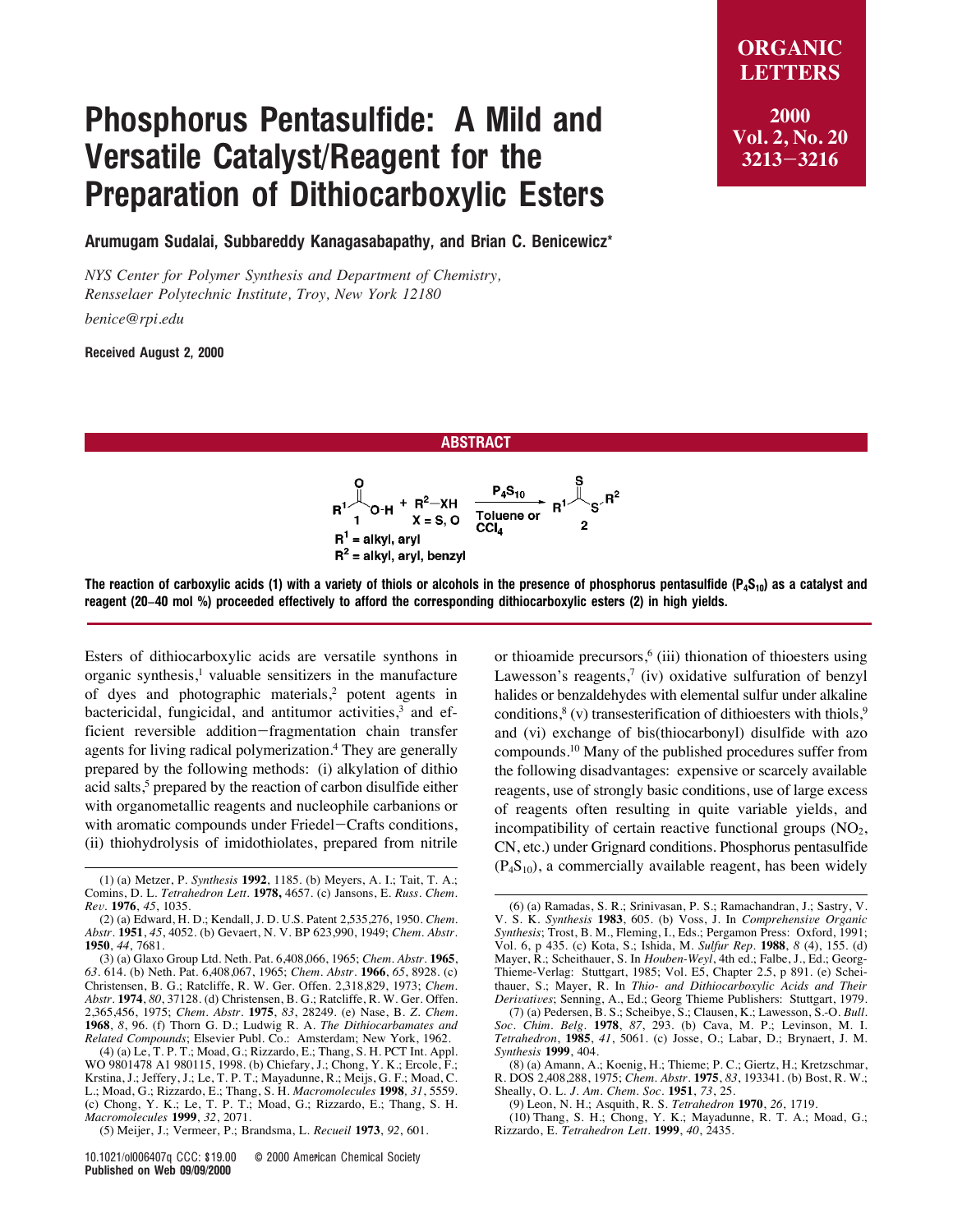employed in organic synthesis for effecting the conversion of carbonyl to thiocarbonyl compounds under a variety of conditions such as use of polar solvents or base catalysts.<sup>11</sup> We became interested in synthesizing benzyldithio esters as chain transfer agents (CTAs) for living radical polymerization of vinyl monomers. In this communication, we wish to provide an efficient and single-step procedure for the preparation of such substituted dithioesters (**2**) when carboxylic acids (**1**) are reacted either with thiols or alcohols in the presence of  $20-40$  mol %  $P_4S_{10}$  (Scheme 1).



One of the most important features of the methodology is that  $P_4S_{10}$  can be used in reduced amounts (20 mol %). By varying the molar proportions of  $P_4S_{10}$ , it is possible to establish the nature of the intermediate formed in the reaction from GC-MS. For example, when 4-cyanobenzoic acid was subjected to thiation with benzyl mercaptan in the presence of 15 mol  $\%$  P<sub>4</sub>S<sub>10</sub>, the corresponding thiocarboxylic S-ester was formed in 86% yield. However, further addition of 5 mol % to this reaction mixture completely transformed thioester to dithioester. The conversion was generally faster in toluene and benzene compared to chlorinated and other solvents. To optimize the reaction parameters, benzoic acid and benzyl mercaptan were subjected to treatment with  $P_4S_{10}$ in toluene at various temperatures (Table 1). The reaction

**Table 1.** Reaction of Benzoic Acid and Benzyl Mercaptan with P4S10: Effect of Temperature*<sup>a</sup>*

|                |                       |             | product distribution $(\%)^b$ |                                                             |        |          |
|----------------|-----------------------|-------------|-------------------------------|-------------------------------------------------------------|--------|----------|
| no.            | temp<br>$(^{\circ}C)$ | time<br>(h) | benzoic<br>acid               | benzyl<br>mercaptan ester <sup>c</sup> unknown <sup>d</sup> | dithio |          |
|                | 25                    | 24          | 19                            | 25                                                          | 27     | 48       |
| $\overline{c}$ | 60                    | 12          |                               | 27                                                          | 24     | 49       |
| 3              | 110                   |             |                               | 16                                                          | 74     | 10       |
| 3              | 110                   |             |                               |                                                             | 99     | $\leq$ 1 |

<sup>*a*</sup> Benzoic acid, benzyl mercaptan, and P<sub>4S10</sub> (each 5 mmol), toluene (30 mL). *b* Analyzed by GC-MS with capillary column. *c* ( $R^1 = Ph, R^2 = Bz$ ).  $d$  The fragmented peak in GC-MS corresponds to  $m/z$  105 (PhCO<sup>+</sup>) as base peak with no M<sup>+</sup> ion.

proceeded at room temperature to produce considerable yield (27%) of dithioester. At 60 °C and 110 °C, benzoic acid was completely consumed. However, at 110 °C after 3 h, both benzoic acid and benzyl mercaptan were quantitatively converted to the corresponding dithioester (99%). The unknown in Table 1 may be due to the formation of activated carboxylic acid derivative by  $P_4S_{10}$  (see species A, in Scheme 2).



To study the scope and limitation of the reaction, various substituted carboxylic acids and thiols were subjected to treatment with  $P_4S_{10}$  in refluxing toluene (Table 2). As

**Table 2.** Synthesis of Dithioesters (**2**) via Mercaptans*<sup>a</sup>*

| no.            | carboxylic acid, R <sup>1</sup>                    | mercaptan $R^2$                      | dithioester $(\%)^b$ |
|----------------|----------------------------------------------------|--------------------------------------|----------------------|
| 1              | $C_6H_5$                                           | benzyl                               | 96                   |
| $\overline{c}$ | $o$ -Me $C_6H_4$                                   | benzyl                               | 82                   |
| 3              | $p$ -MeC <sub>6</sub> H <sub>4</sub>               | benzyl                               | 91                   |
| $\overline{4}$ | p-Me <sub>3</sub> CC <sub>6</sub> H <sub>4</sub>   | benzyl                               | 77                   |
| 5              | $p$ -MeOC <sub>6</sub> H <sub>4</sub>              | benzyl                               | 9112                 |
| 6              | $(X)3-C6H2c$                                       | benzyl                               | 76                   |
| 7              | $m$ - $FC_6H_4$                                    | benzyl                               | 85                   |
| 8              | $p$ -FC <sub>6</sub> H <sub>4</sub>                | benzyl                               | 84                   |
| 9              | $p$ -ClC <sub>6</sub> H <sub>4</sub>               | benzyl                               | 87                   |
| 10             | $p$ -Br $C_6H_4$                                   | benzyl                               | 91                   |
| 11             | $p$ -IC <sub>6</sub> H <sub>4</sub>                | benzyl                               | 79                   |
| 12             | $p$ -CF <sub>3</sub> C <sub>6</sub> H <sub>4</sub> | benzyl                               | 78                   |
| 13             | $m$ -NO <sub>2</sub> C <sub>6</sub> H <sub>4</sub> | benzyl                               | 67                   |
| 14             | $p$ -NO <sub>2</sub> C <sub>6</sub> H <sub>4</sub> | benzyl                               | $80^{13}$            |
| 15             | $p$ -CNC $_6$ H <sub>4</sub>                       | benzyl                               | 75                   |
| 16             | $C_6H_5$                                           | $n-C3H7$                             | 81                   |
| 17             | $C_6H_5$                                           | $n - C_4H_9$                         | 78                   |
| 18             | $C_6H_5$                                           | $t$ -C <sub>4</sub> H <sub>9</sub>   | 45                   |
| 19             | $C_6H_5$                                           | $C_6H_5$                             | 55                   |
| 20             | $p$ - $FC6H4$                                      | $o-MeOC6H4$                          | 68                   |
| 21             | $C_6H_5$                                           | $p$ -ClC <sub>6</sub> H <sub>4</sub> | 66                   |
| 22             | $C_6H_5$                                           | 2-thienyl                            | 91                   |
| 23             | 2-thiophene                                        | benzyl                               | 88                   |
| 24             | $n-C3H7$                                           | benzyl                               | 60                   |

<sup>a</sup> Carboxylic acid (5 mmol), mercaptan (5 mmol), and P<sub>4</sub>S<sub>10</sub> (20 mol %), toluene (40 mL), 110 °C, 4 h. *<sup>b</sup>* Isolated yield after chromatographic purification over neutral alumina. The purified products (minimum purity 95 % after 1 column pass) were characterized by IR, 1H and 13C NMR, and GC-MS.  $c X = 3,4,5-(\text{MeO})_3$ .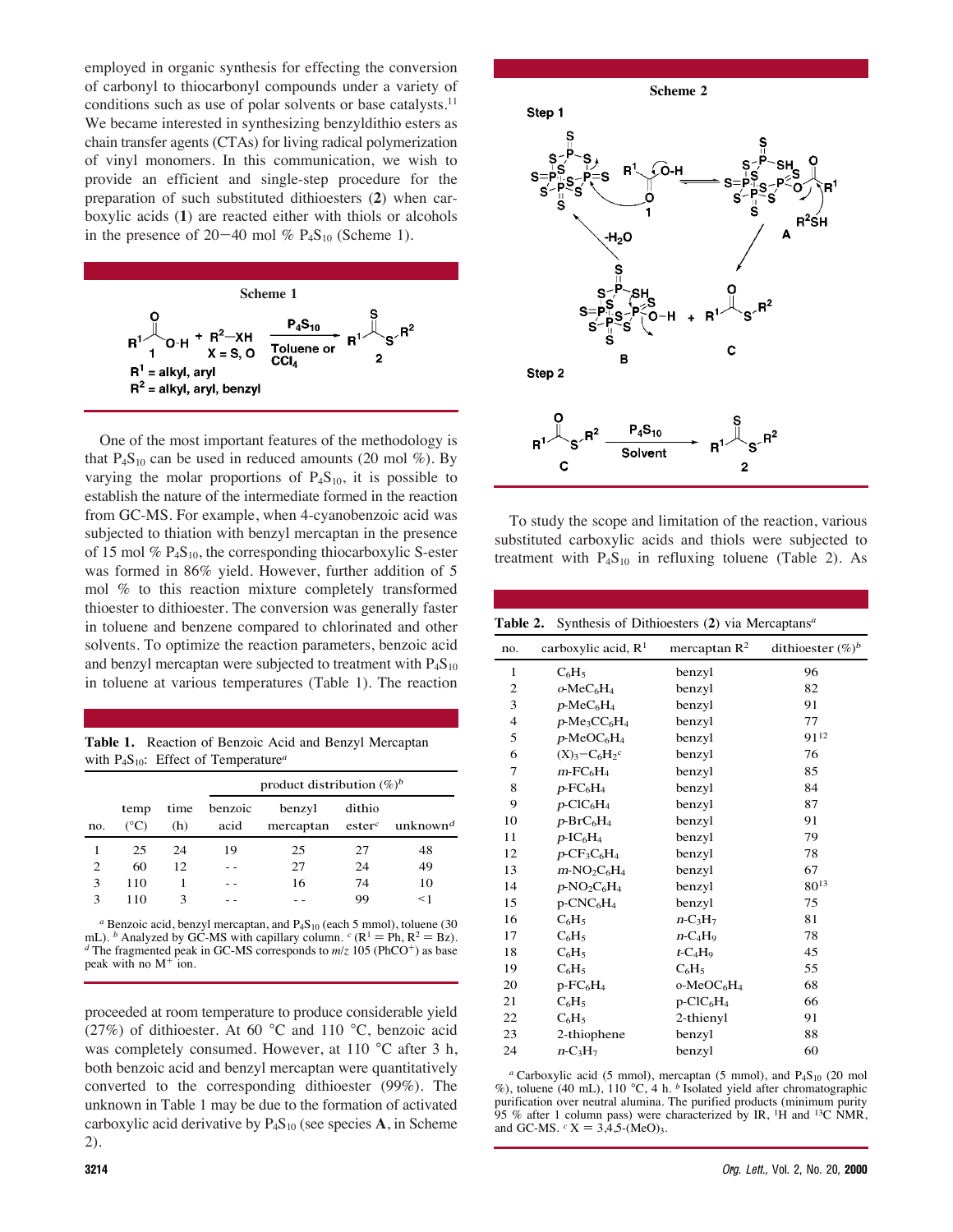evident from Table 2, the method appears to be quite general as a variety of thiols and carboxylic acids can be employed. The yields of dithioesters were good to excellent. Remarkably, even benzoic acids with electron-withdrawing groups such as  $CN$ ,  $NO<sub>2</sub>$ ,  $CF<sub>3</sub>$ , etc., were efficiently transformed to the corresponding dithioesters, which otherwise may be difficult to obtain by the conventional Grignard reaction. Also heteroaryl carboxylic acid reacted smoothly to give the corresponding dithioester in high yield (entry 23). However, substrates such as *p*-hydroxybenzoic acid, *p*-acetoxybenzoic acid, and pyridinecarboxylic acid failed to produce the required dithioesters when subjected to similar treatment with  $P_4S_{10}$  and benzyl mercaptan possibly due to the formation of highly insoluble polymeric materials.

It was also of interest to replace benzyl mercaptan with benzyl alcohol in the  $P_4S_{10}$ -mediated reaction with carboxylic acids (Table 3). As seen in Table 3, the thiation reaction

## **Table 3.** Synthesis of Dithioesters (**2**) via Alcohols*<sup>a</sup>*

| no.            | carboxylic<br>acid, $R1$ | alcohol,<br>$R^2$ | solvent                              | temp<br>$(^{\circ}C)$ | dithio<br>$\text{ester}(\%)^b$ |
|----------------|--------------------------|-------------------|--------------------------------------|-----------------------|--------------------------------|
|                | $C_6H_5$                 | benzyl            | benzene                              | 80                    | 70                             |
| $\overline{2}$ | $C_6H_5$                 | benzyl            | chlorobenzene                        | 110                   | 52                             |
| 3              | $C_6H_5$                 | benzyl            | toluene                              | 110                   | 30 <sup>c</sup>                |
| $\overline{4}$ | $C_6H_5$                 | benzyl            | $CICH_2CH_2Cl$                       | 80                    | 71                             |
| 5              | $C_6H_5$                 | tert-butyl        | CCl <sub>4</sub>                     | 70                    | 70                             |
| 6              | $C_6H_5$                 | 1-phenethyl       | CCl <sub>4</sub>                     | 70                    | 75                             |
| 7              | $p-MeOC6H4$              | benzyl            | ClCH <sub>2</sub> CH <sub>2</sub> Cl | 80                    | 61                             |
| 8              | $p$ - $FC_6H_4$          | benzyl            | benzene                              | 80                    | 72                             |
| 9              | $p-NO_2C_6H_4$           | benzyl            | benzene                              | 80                    | 66                             |

*<sup>a</sup>* Carboxylic acid, alcohol, and P4S10 (each 5 mmol), 8 h. *<sup>b</sup>* Isolated yield after chromatographic purification over neutral alumina. *<sup>c</sup>* The major product (52%) is a mixture of *o*- and *p*-benzyltoluenes (Friedel-Crafts alkylated products).

proceeded to give dithioesters in high yields. A novel feature of this system is the unexpected reactivity shown by the tertiary as well as secondary alcohols affording good yields of the corresponding dithioesters without undergoing dehydration. Chlorinated solvents seemed to work well for this system whereas aromatic hydrocarbon solvents such as toluene undergo Friedel-Crafts benzylation to afford benzyltoluenes (52%).

The probable mechanism for the formation of dithioester is believed to take place in two steps as shown in Scheme 2. In step 1,  $P_4S_{10}$  activates carboxylic acid through its electrophilic phosphorus center to give an active species **A**. The evidence in favor of formation of such species can be deduced from the GC-MS analysis of the reaction mixture, in which the complete conversion of carboxylic acids and the simultaneous formation of active species  $A(R^1CO^+)$ , base peak in MS) can be seen when the reactions were done at lower temperatures (cf. unknown in Table 1). The nucleophilic attack of thiols with the species **A** generates the species

**B** and thiocarboxylic S-ester, **C**. Such condensation reactions with the use of phosphorus reagents are well established in the literature.14 It is also possible that both the species **A** and **B** are in equilibrium (at different time intervals of the reaction mixture, appearance and disappearance of thiol can be seen in GC-MS). The formation of the intermediate thiocarboxylic S-ester, **C** was confirmed from GC-MS analysis and by isolating and characterizing it  $(IR, <sup>1</sup>H, and$ <sup>13</sup>C NMR) when 15 mol % of  $P_4S_{10}$  was employed. However, further addition of 5 mol % of  $P_4S_{10}$  transformed the species **C** completely to the corresponding dithioester **2**. It is also quite likely that **B** might undergo dehydration to regenerate P4S10. In step 2, the intermediate **C** undergoes thiation of carbonyl group with  $P_4S_{10}$  readily to yield dithioesters  $(2)$ . In the case of alcohols, we believe that they are at first converted to the corresponding thiols on reaction with  $P_4S_{10}$ before they could react with activated species **A**. Otherwise, thiocarboxylic O-esters would be formed which are difficult to convert to dithioesters under the reaction conditions. It is further confirmed from our observation that when methyl 4-methoxybenzoate was subjected to thiation reaction with  $P_4S_{10}$ , only the C=O of the ester group was converted to  $C=S$  (thiocarboxylic O-ester) in agreement with literature.<sup>15</sup>

In summary, we have conducted an alcohol thiation, condensation, and carbonyl thiation in one pot and in the appropriate order to obtain high to moderate yields of the desired dithioesters. The reagents are inexpensive and readily available, yields are generally high, and the method avoids the use of basic conditions or higher temperature required by many previously reported procedures. Alcohols can also be employed instead of thiols to react with carboxylic acids

<sup>(11)</sup> *Enclyclopedia of Reagents for Organic Synthesis*; Paquette, L. A., Ed.; J. Wiley & Sons: New York, 1995; Vol. 6, p 4138.

<sup>(12)</sup> **Benzyl 4-methoxydithiobenzoate**: In a typical experiment, a mixture of 4-methoxybenzoic acid (1.52 g, 10 mmol), benzyl mercaptan (1.24 g, 10 mmol), and phosphorus pentasulfide (0.88 g, 20 mol %) in toluene (40 mL) was refluxed for 10 h. A dark red color was developed immediately after heating. The reaction was monitored by GC-MS. After the reaction was completed, it was cooled to room temperature and the product purified by column chromatography packed with neutral alumina, eluting with toluene. Removal of the solvent by distillation gave the redcolored oil, benzyl 4-methoxydithiobenzoate (2.49 g, 91%). IR (neat): ν<br>3028, 2837, 1595, 1501, 1453, 1417, 1309, 1243, 1170, 1045, 886 cm<sup>-1</sup>; <sup>1</sup>H NMR: (500 MHz, CDCl<sub>3</sub>):  $\delta$  3.85 (s, 3H), 4.70 (s, 2H), 6.92 (d, *J* = 8.0 Hz, 2H), 7.30-7.50 (m, 5H), 8.25 (d,  $J = 8.0$  Hz, 2H); <sup>13</sup>C NMR: (125 MHz, CDCl3): δ 42.3, 55.8, 113.9, 128.0, 128.9, 129.0, 129.5, 129.7, 136.0, 138.1, 164.0, 225.1 (C=S); MS ( $m/z$  % rel intensity): 274 (M<sup>+</sup>, 25), 241(15), 183 (10), 152 (12), 151 (100), 136 (10), 108 (10), 91 (35), 77 (10) and 65 (10).

<sup>(13)</sup> **Benzyl 4-nitrodithiobenzoate**: In a typical experiment, a mixture of 4-nitrobenzoic acid (1.67 g, 10 mmol), benzyl alcohol (1.08 g, 10 mmol), and phosphorus pentasulfide (1.78 g, 40 mol  $\%$ ) in benzene (40 mL) was refluxed for 12 h. A dark red color was developed immediately after heating. The reaction was monitored by GC-MS. After the reaction was complete, it was cooled to room temperature and the product purified by column chromatography packed with neutral alumina eluting with toluene. Removal of the solvent by distillation gave the red-colored oil, benzyl 4-nitrodithiobenzoate (2.31 g, 80%). IR (neat): ν 3060, 3027, 2920, 1665, 1600, 1522, 1493, 1452, 1403, 1343, 1243, 1199, 1109, 1057, 1028, 1012, 916, 890, 844, 764, 697 cm<sup>-1</sup>; <sup>1</sup>H NMR: (500 MHz, CDCl<sub>3</sub>):  $\delta$  4.62 (s, 2H), 7.25-7.4 (m, 5H), 8.05 (d,  $J = 7.2$  Hz, 2H), 8.2 (d,  $J = 7.2$  Hz, 2H); <sup>13</sup>C NMR: (125 MHz, CDCl3): δ 43.0, 123.8, 128.0, 128.4, 128.9, 129.0, 129.1, 129.6, 129.7, 134.4, 149.0, 149.8, 224.6 (C=S); MS (m/z % rel intensity): 289 ( $M^+$ , 12), 120(15), 108 (10), 91(100), 69 (12), 65 (25), and 45 (22).

<sup>(14)</sup> Hoffman, H.; Becke-Goehring, M. *Top. Phosphorus Chem.* **1976**, *8*, 235.

<sup>(15)</sup> Trebaul, P. C. *Bull. Soc. Chim. Fr*. **1971**, 1102.